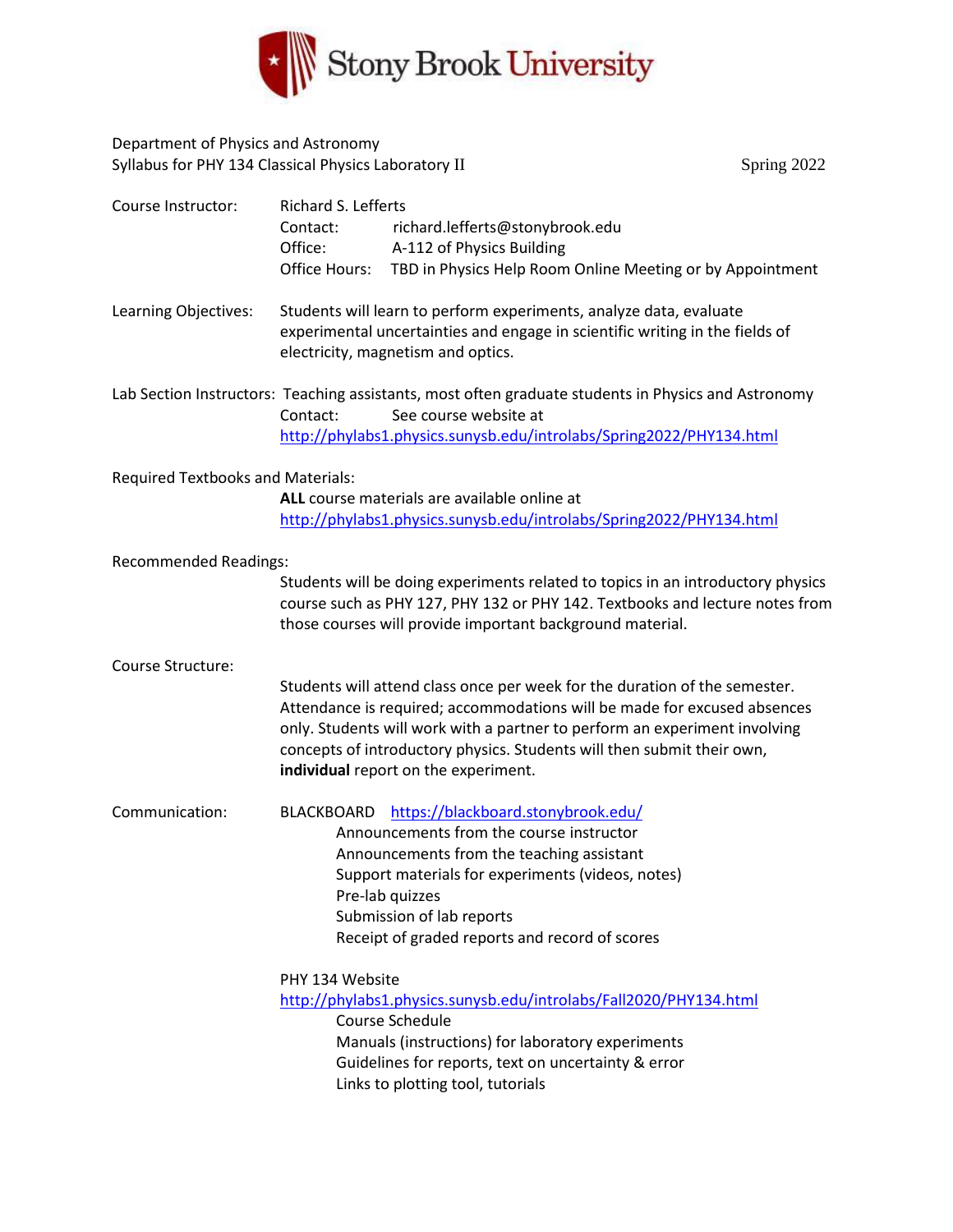

#### SBU Google Apps

E-mail: This course will only use University e-mail for official business Google Sheets: This course makes extensive use of spreadsheets for data recording and analysis.

Meet, Zoom, Slack: (Possible) teaching assistant office hours

#### Technical Requirements:

This course uses Blackboard for the facilitation of communications between faculty and students, submission of assignments, and posting of grades. The Blackboard course site can be accessed at<https://blackboard.stonybrook.edu/> If you are unsure of your NetID , visi[t https://it.stonybrook.edu/help/kb/finding](https://it.stonybrook.edu/help/kb/finding-your-netid-and-password)[your-netid-and-password](https://it.stonybrook.edu/help/kb/finding-your-netid-and-password) more information.

You are responsible for having a reliable computer and Internet connection throughout the term.

#### Assignments and Assessment:

Students will perform 10 experiments and create a report for each lab. These reports will be graded by the graduate teaching assistants. At the end of the semester, these scores will be combined with pre-lab quizzes to create a grade for each student. The course instructor will take into account variation among TA graders to treat different lab sections with a common grade scale.

Details on the lab report format are available on the PHY 134 website <http://phylabs1.physics.sunysb.edu/introlabs/Spring2022/PHY134.html>

Details on requirements for each specific lab report will be provided by the teaching assistant in their introduction to the experiment on lab day and via Blackboar[d https://blackboard.stonybrook.edu/](https://blackboard.stonybrook.edu/)

### Attendance and Late Work Policy:

Attendance to PHY 134 is mandatory. Students who miss a class for an excused reason can perform the experiment during "Make-up" days or by special arrangement with the course instructor.

Lab reports were due 1 week after the scheduled lab class. Late reports are worth up to 50% credit until 24 hours past due, after which they will receive 0%. Details on attendance, the class schedule including Make-up dates and Late Work policy are available on the course website.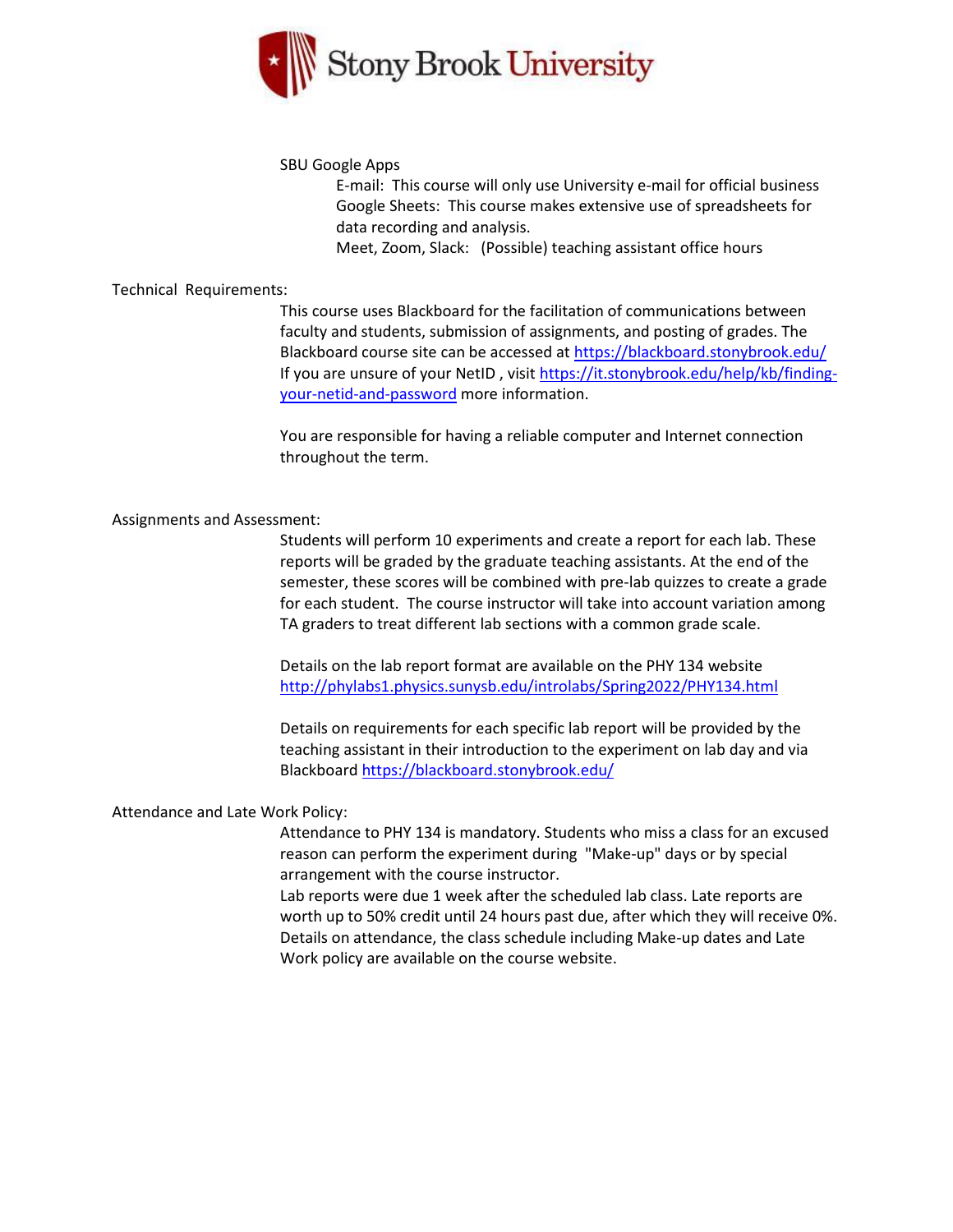

#### Course and University Policies

#### Student Accessibility Support Center Statement

If you have a physical, psychological, medical or learning disability that may impact your course work, please contact Student Accessibility Support Center, ECC (Educational Communications Center) Building, Room 128, (631)632-6748. They will determine with you what accommodations, if any, are necessary and appropriate. All information and documentation is confidential. Students who require assistance during emergency evacuation are encouraged to discuss their needs with their professors and Student Accessibility Support Center. For procedures and information go to the following website: http://www.stonybrook.edu/ehs/fire/disabilities.

#### Academic Integrity Statement:

Each student must pursue his or her academic goals honestly and be personally accountable for all submitted work. Representing another person's work as your own is always wrong. Faculty is required to report any suspected instances of academic dishonesty to the Academic Judiciary. Faculty in the Health Sciences Center (School of Health Technology & Management, Nursing, Social Welfare, Dental Medicine) and School of Medicine are required to follow their schoolspecific procedures. For more comprehensive information on academic integrity, including categories of academic dishonesty please refer to the academic judiciary website

[https://www.stonybrook.edu/commcms/academic\\_integrity/](https://www.stonybrook.edu/commcms/academic_integrity/)

Important Note: Any form of academic dishonesty, including cheating and plagiarism, will be reported to the Academic Judiciary.

#### Critical Incident Management:

Stony Brook University expects students to respect the rights, privileges, and property of other people. Faculty are required to report to the Office of Student Conduct and Community Standards any disruptive behavior that interrupts their ability to teach, compromises the safety of the learning environment, or inhibits students' ability to learn. Until/unless the [latest COVID guidance](https://r20.rs6.net/tn.jsp?f=001OnQcHr9tWpezd0Z1V12uij9JXzLfrfZtklNDhN_xgfNyT1mkOADleeDjUdOgt_wcXlEV3OeMDjIiCDb8gPwO7Xj9Fxgb0xQNp9VxYfK4maFQRSQstetWcjpteXwQko5OM-MczeE4Z_PkpMRkyRqqxE7jp-_0Qr79DQB74OjA4RnLy5YQOxdNvz_KyjDP3yS1c4XzD-MCoj8=&c=jUWzXLEc3rdUz7IHNOscY_ch4dC-PyV9cRoo0c5kT01T6wndQTUgmg==&ch=bcAzc5cQpnp6BErqW_U_iX_hoQC4IE22LcmI287RET3qn3yi42PjEg==) is explicitly amended by SBU, during Fall 2021"disruptive behavior" will include refusal to wear a mask during classes.

Further information about most academic matters can be found in the Undergraduate Bulletin, the Undergraduate Class Schedule, and the Faculty-Employee Handbook.